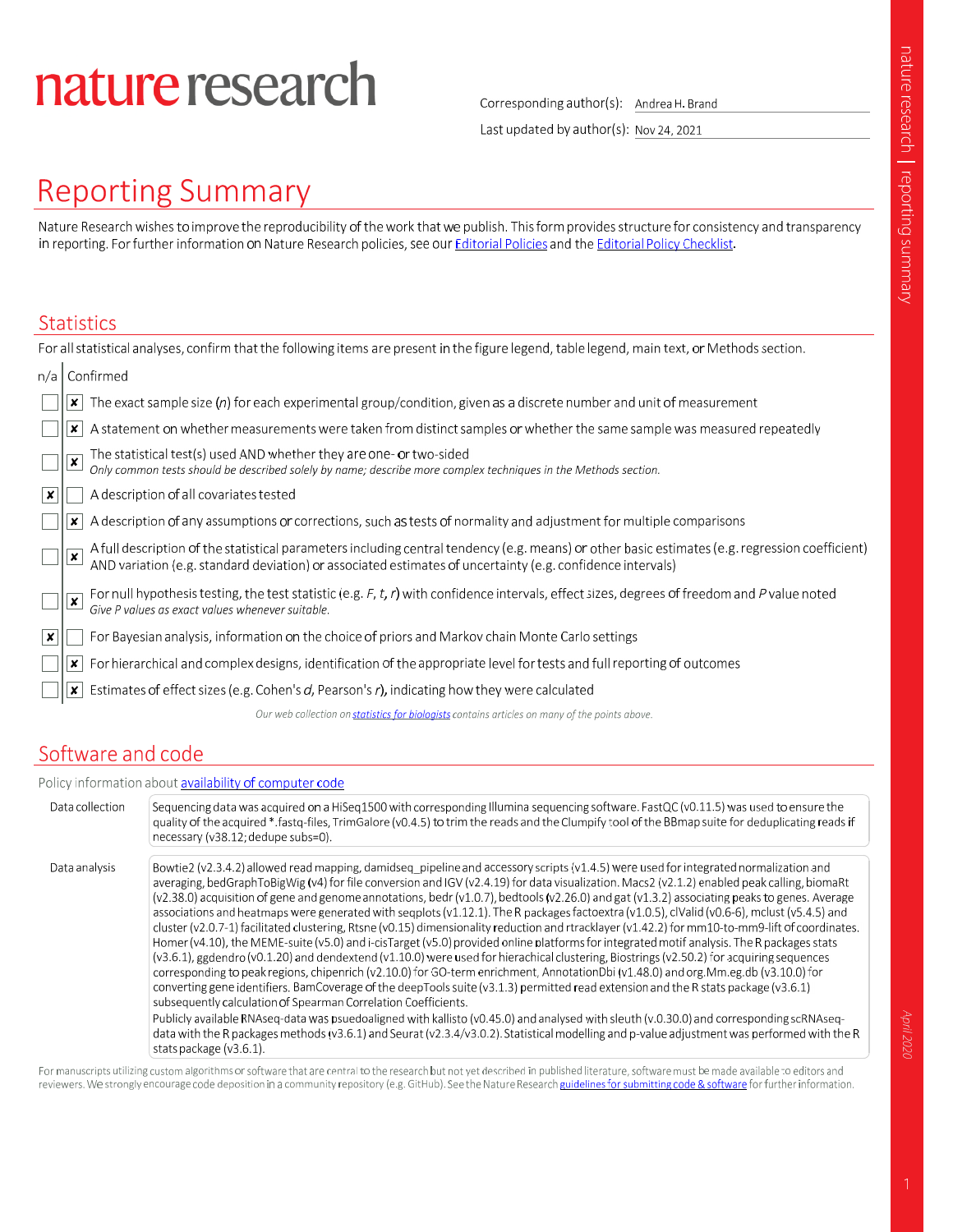#### Data

Policy information about **availability of data** 

All manuscripts must include a data availability statement. This statement should provide the following information, where applicable:

- Accession codes, unique identifiers, or web links for publicly available datasets
- A list of figures that have associated raw data
- A description of any restrictions on data availability

DamID sequencing data acquired as part of this study, covering all analysis and supporting results throughout this study were made accessible under the accession code GSE152207 in NCBI's Gene Expression Omnibus (https://www.ncbi.nlm.nih.gov/geo/query/acc.cgi?acc=GSE152207).

Single-cell RNAseq data accompanying 'Yuzwa, SA et al., 2017' and 'Loo, L et al., 2019' were obtained from GEO under the accession numbers GSE107122 and GSE123335. The bulk RNAseq dataset published in 'Florio, M et al., 2015' was accessed via the corresponding accession number GSE65000.

E13.5 mouse brain ATACseq data was retrieved from the ENCODE database (i.e., ENCFF450ZSN.bigWig, ENCFF798QON.bam).

While the raw data for RBPJ ChIPseq and RNAseq after NICD overexpression in the mouse cortex as presented in 'Li, Y et al., 2012' is not available anymore, we used the peak information provided in Supplementary Table 5 and the information on differentially expressed genes provided in Supplementary Table 1 attached to the corresponding publication (https://stemcellsjournals.onlinelibrary.wiley.com/doi/10.1002/stem.1030).

## Field-specific reporting

Please select the one below that is the best fit for your research. If you are not sure, read the appropriate sections before making your selection.

 $\mathbf{F}$  Life sciences **Behavioural & social sciences** Ecological, evolutionary & environmental sciences

For a reference copy of the document with all sections, see nature.com/documents/nr-reporting-summary-flat.pdf

## Life sciences study design

All studies must disclose on these points even when the disclosure is negative.

| Sample size     | The number of samples was established as a trade off between ensuring reproducibility and minimizing the amount of animal experiments.<br>Sample-size and power calculations were not performed. To ensure reproducibility we collected at least 3 replicates for each genotype and<br>condition as is standard in the field: 3-7 replicates were acquired for Dam-Only samples in their respective cell types (i.e., 3 neurons, 4<br>intermediate progenitors, 5 radial glial cells, 7 ubiquitous expression). 3 RBPJ-Dam and 4 Notch-Dam replicates were obtained for each,<br>intermediate progenitors and radial glial cells. 4 full-length Notch-Dam replicates were generated for radial glial cells and 2 for intermediate<br>progenitors. For full-length Notch-Dam in intermediate progenitors, only 2 samples were available, due to time restrictions during the revision<br>process. |
|-----------------|--------------------------------------------------------------------------------------------------------------------------------------------------------------------------------------------------------------------------------------------------------------------------------------------------------------------------------------------------------------------------------------------------------------------------------------------------------------------------------------------------------------------------------------------------------------------------------------------------------------------------------------------------------------------------------------------------------------------------------------------------------------------------------------------------------------------------------------------------------------------------------------------------|
| Data exclusions | Minor variations during the in-utero electroporation procedure can lead to insufficient expression from the plasmid. Calculating genome-wide<br>signal-to-noise ratios and Spearman correlation coefficients allowed to detect outliers, which were excluded from any further analysis.                                                                                                                                                                                                                                                                                                                                                                                                                                                                                                                                                                                                          |
| Replication     | Correlations between replicates were assessed to ensure genome-wide reproducibility amongst acquired replicates for each plasmid-celltype<br>combination and results are presented in Supplemental Figure 3.                                                                                                                                                                                                                                                                                                                                                                                                                                                                                                                                                                                                                                                                                     |
| Randomization   | Experimental groups were assigned according to the particular plasmids electoroporated, which determine the celltype of expression and the<br>specific DamID construct. Any additional grouping was derived analytically based on the data itself (i.e., peak clusters). No randomization was<br>conducted.                                                                                                                                                                                                                                                                                                                                                                                                                                                                                                                                                                                      |
| Blinding        | None of the investigators were blinded during assignment of groups for sequencing-based experiments or data analysis. Blinding was not<br>relevant, since all sequencing data were acquired by sequencing rather than subjective measurements. Batch effects indicating potential<br>covariates or variation during data acquisition were accounted for by normalization. Acquisition of cell counts for Fig. 1j could not be<br>performed in a blinded manner as the phenotype was too apparent compared to the control samples. Cell counts for Supplementary Fig. 2d in<br>turn were obtained in a blinded manner.                                                                                                                                                                                                                                                                            |

## Reporting for specific materials, systems and methods

We require information from authors about some types of materials, experimental systems and methods used in many studies. Here, indicate whether each material, system or method listed is relevant to your study. If you are not sure if a list item applies to your research, read the appropriate section before selecting a response.